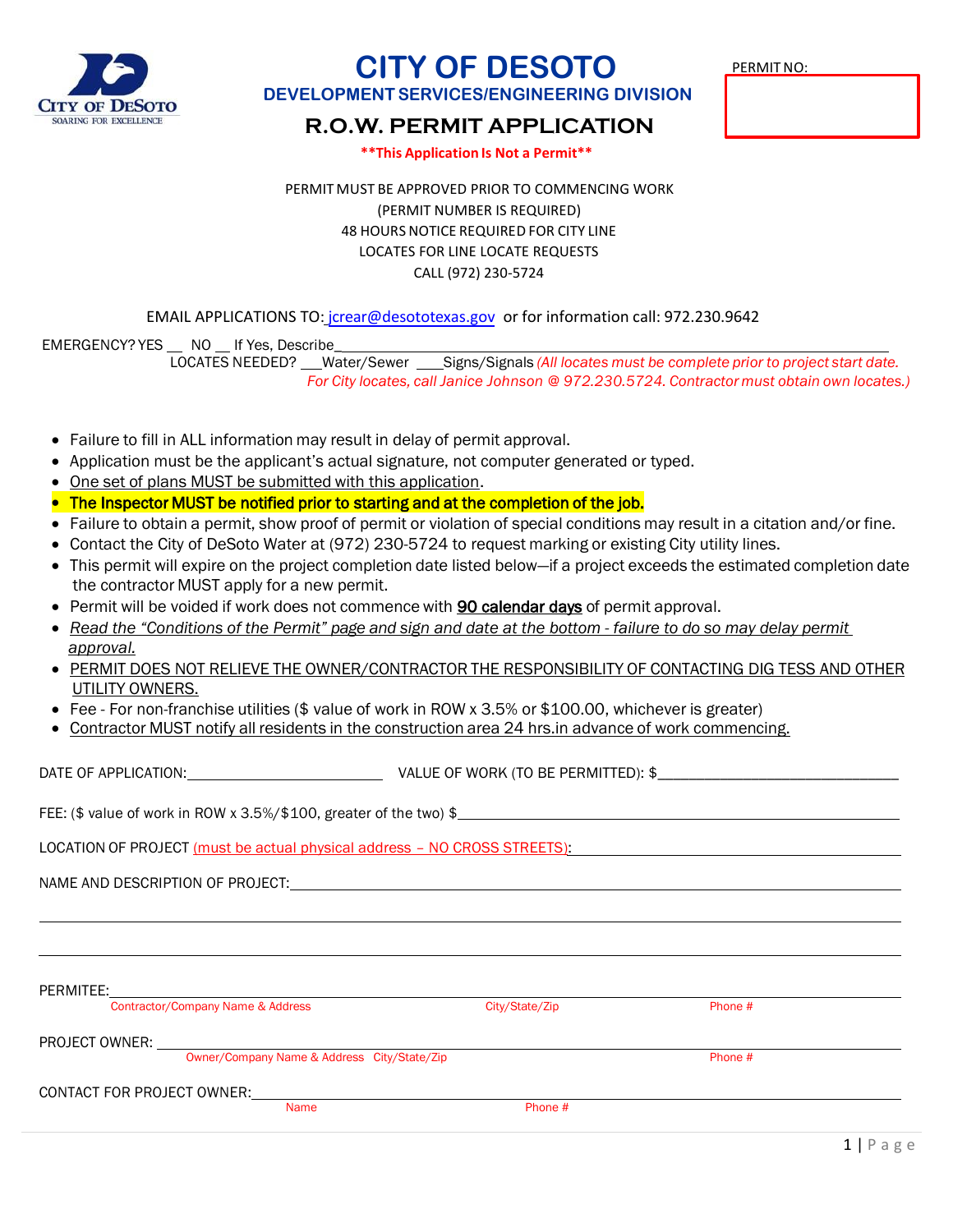#### LIST OF SUBCONTRACTORS AND TYPE OF WORK EACH WILL PERFORM:

| <b>Company Name</b>          |                                                                                                                                                                                                                                                |                                                                                                                         |
|------------------------------|------------------------------------------------------------------------------------------------------------------------------------------------------------------------------------------------------------------------------------------------|-------------------------------------------------------------------------------------------------------------------------|
|                              | Address City/State/Zip                                                                                                                                                                                                                         | <b>Type of Work Performed</b>                                                                                           |
| <b>Company Name</b>          | Address City/State/Zip                                                                                                                                                                                                                         | <b>Type of Work Performed</b>                                                                                           |
| <b>Company Name</b>          | Address City/State/Zip                                                                                                                                                                                                                         | <b>Type of Work Performed</b>                                                                                           |
| <b>Company Name</b>          | Address City/State/Zip                                                                                                                                                                                                                         | <b>Type of Work Performed</b>                                                                                           |
| <b>Company Name</b>          | Address City/State/Zip                                                                                                                                                                                                                         | <b>Type of Work Performed</b>                                                                                           |
| <b>Company Name</b>          | Address City/State/Zip                                                                                                                                                                                                                         | <b>Type of Work Performed</b>                                                                                           |
| EMERGENCY CONTACT (PRIMARY): |                                                                                                                                                                                                                                                |                                                                                                                         |
|                              | Name/Phone #                                                                                                                                                                                                                                   |                                                                                                                         |
|                              | EMERGENCY CONTACT (SECONDARY): A CONTROL CONTROL CONTROL CONTROL CONTROL CONTROL CONTROL CONTROL CONTROL CONTROL CONTROL CONTROL CONTROL CONTROL CONTROL CONTROL CONTROL CONTROL CONTROL CONTROL CONTROL CONTROL CONTROL CONTR<br>Name/Phone # |                                                                                                                         |
|                              |                                                                                                                                                                                                                                                |                                                                                                                         |
|                              | Name/Phone #                                                                                                                                                                                                                                   |                                                                                                                         |
|                              |                                                                                                                                                                                                                                                |                                                                                                                         |
|                              |                                                                                                                                                                                                                                                |                                                                                                                         |
|                              |                                                                                                                                                                                                                                                | (By signing this application, you agree to re-establishing to pre-construction condition, any concrete or landscaping.) |
|                              |                                                                                                                                                                                                                                                |                                                                                                                         |
| (Please print legibly)       |                                                                                                                                                                                                                                                |                                                                                                                         |
|                              |                                                                                                                                                                                                                                                |                                                                                                                         |
|                              |                                                                                                                                                                                                                                                | ** AN INITIAL RESPONSE TO THE PERMIT APPLICATION WILL TYPICALLY BE PROVIDED WITHIN 7-10 BUSINESS DAYS.                  |
|                              |                                                                                                                                                                                                                                                |                                                                                                                         |
|                              |                                                                                                                                                                                                                                                |                                                                                                                         |
|                              |                                                                                                                                                                                                                                                |                                                                                                                         |
|                              |                                                                                                                                                                                                                                                |                                                                                                                         |
|                              |                                                                                                                                                                                                                                                |                                                                                                                         |
|                              |                                                                                                                                                                                                                                                |                                                                                                                         |
| <b>Name</b>                  |                                                                                                                                                                                                                                                | Phone#                                                                                                                  |
| PERMIT CLOSEOUT:             |                                                                                                                                                                                                                                                |                                                                                                                         |
|                              |                                                                                                                                                                                                                                                |                                                                                                                         |
| COMPLETED AND ACCEPTED       |                                                                                                                                                                                                                                                | WORK NEVER INITIATED/PERMIT REVOKED                                                                                     |
|                              |                                                                                                                                                                                                                                                |                                                                                                                         |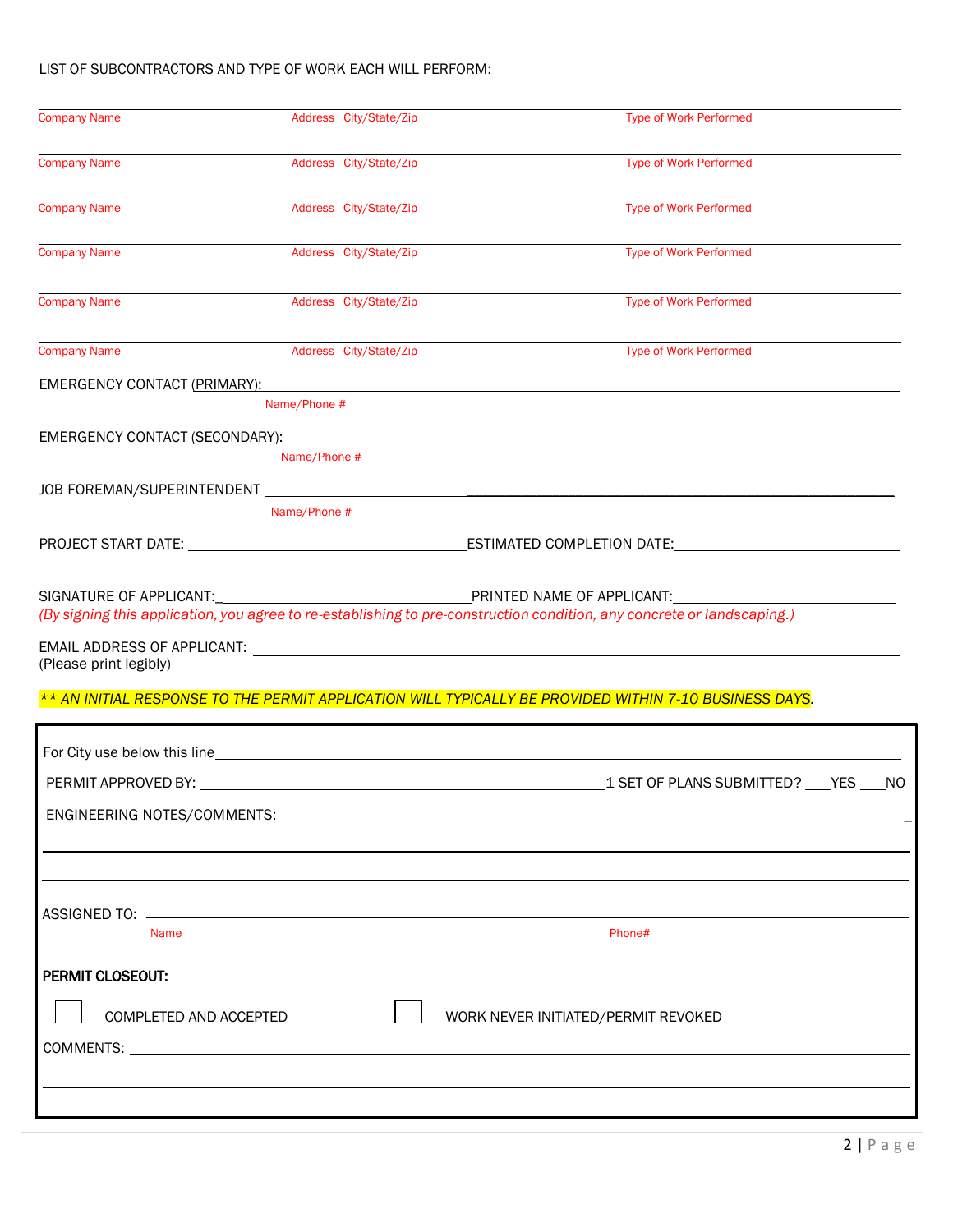

## **CITY OF DESOTO DEVELOPMENTSERVICES/ENGINEERING DIVISION**

## CONDITIONS OF THE PERMIT

- 1. Contractor shall comply with City of DeSoto ordinance for Right-of-Way (ROW) management (Article 3.1100). Plans shall clearly show the proposed facilities with respect to existing roadway, driveways, street intersections and visible structures within 10' of project. Plans shall also include a traffic control plan signed and sealed by a "Licensed Texas Professional Engineer". In addition, the plans shall clearly show the limits of construction, and street names and other pertinent labels to describe the location of the proposed facilities.
- 2. Contractor shall furnish, install, and maintain erosion control devices per the plans and in accordance with NCTCOG's storm water management practices for construction activities. The City may require additional Storm Water BMP's at no cost to the City.
- 3. Contractor shall repair all areas disturbed, damaged and destroyed which shall include, but is not limited to:
	- a) All yards with sod shall be re-sodded.
	- b) Contractor shall re-install iron rods and other property markers disturbed by construction.
	- c) All sprinkler systems shall be repaired immediately after backfill is complete.
	- d) Manholes, inlets and other structures must be replaced or repaired if damaged.
	- e) Cuts to pavement shall be restored in accordance with City of DeSoto standard details.
- 4. Contractor shall keep street free of dirt, silt, and other debris and sweep street at the end of each working day.
- 5. Contractor shall Curlex & Seed and/or Hydro Mulch all disturbed areas and include 4" of top soil. Seeding shall be as required by City Specifications.
- 6. Contractor shall comply with the Texas Manual on Uniform Traffic Control Devices and the traffic control plan approved in conjunction with this permit, if applicable. A traffic control plan may not be requested by the City based on initial assessment of the work scope during the permit review process. Approval of a permit with no traffic control plan does not preclude the City's determination that a traffic control plan is required once the permitted work begins. Should the City determine a traffic control plan is necessary at any time during the Contractor's performance of the permitted work, the City inspector will issue a written order to stop the work until a traffic control plan is implemented in compliance with the Texas MUTCD.
- 7. Clean up shall be conducted every 5' behind excavation crew.
- 8. All excavationwithin City ROW requires mechanical compactions. Compaction test reports must be submitted to the Construction Management Division.
- 9. At the end of each work day, the contractor shall erect a temporary security fence around all excavations.
- 10. Contractor will not be issued another permit until all work (current & previous) has been approved by the City of DeSoto.
- 11. Contractors listed on permit are responsible for all sub-contractors.
- 12. Non-conformance with the previously listed requirements will initiate a stop work order until corrections are made.
- 13. Upon completion of construction, make an appointment with the City Construction Inspector for Final Inspection.
- 14. A copy of the work permit MUST be kept with the Contractor on the job site for review by an Inspector, if requested.
- 15. I ACKNOWLEDGE THE ATTACHED SPECIAL CONDITIONS (Page 4) BY INITIALING HERE:

### *I hereby acknowledge and agree to the terms/conditions of the permit.* (Form must be signed and dated to be valid)

| APPLICANT: |                                                             | title: |  |
|------------|-------------------------------------------------------------|--------|--|
|            | (Print name)                                                |        |  |
| SIGNATURE: |                                                             | DATE:  |  |
|            | (Must be actual signature, not computer generated or typed) |        |  |